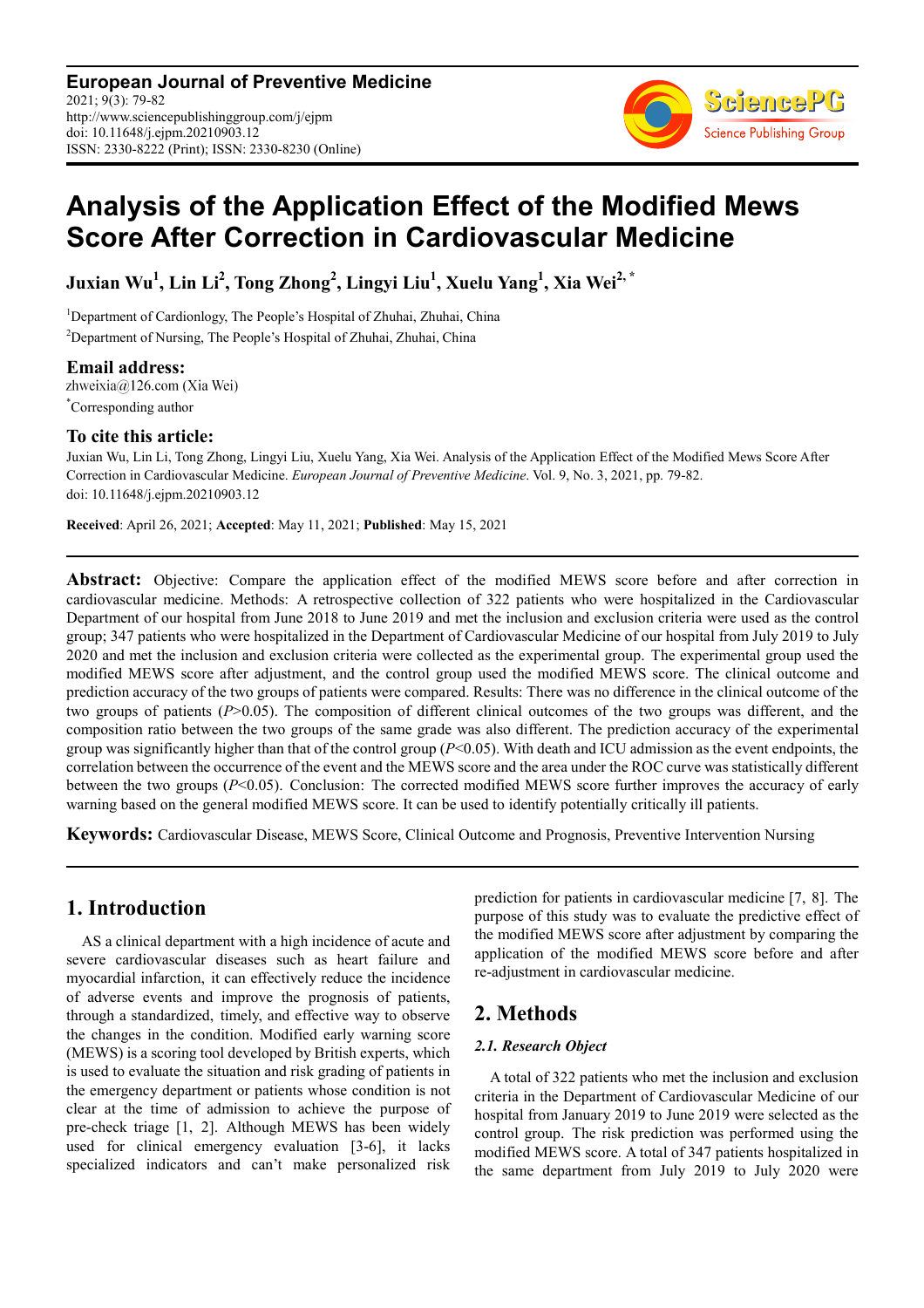selected as the experimental group. The risk prediction was performed using the adjustment modified MEWS score. The control group ranged in age from 23 to 92 years old, with an average age of 62.3±15.1 years old, including 176 male patients and 146 female patients. The experimental group ranged in age from 21 to 91 years old, with an average age of 61.8±14.6 years old, including 193 male patients and 154 female patients. There was no statistical difference between the two groups of patients in general clinical data, and they were clinically comparable. This study has been reviewed and approved by the hospital ethics committee.

#### *2.2. Inclusion and Exclusion Criteria*

Inclusion criteria: (1) Age>18 years old; (2) Hospitalization time>24 hours. Exclusion criteria: (1) Patients who gave up treatment during hospitalization; (2) Patients with incomplete clinical data.

#### *2.3. Study Design*

The patients in the control group were evaluated for the severity of their illness from the evaluation of 5 indicators: heart rate, systolic blood pressure, respiratory frequency, body temperature, and consciousness. According to the scores, the patients were divided into mild and moderate groups (MEWS<6 points) and severe groups (MEWS 6~9 points), extremely severe groups (MEWS 6~9 points). The severity of the condition of the patients in the experimental group was evaluated from 8 indicators, including systolic blood pressure, diastolic blood pressure, respiratory rate, heart rate, blood oxygen saturation, arrhythmia, state of consciousness, and chest pain. According to the score, patients were divided into mild to moderate group (corrected MEWS<9 points), severe

group (corrected MEWS 9~16 points) and extremely severe group (corrected MEWS  $\geq 16$  points). Follow up until the patient is discharged from the hospital or transferred to the **ICU.** 

#### *2.4. Observation Indicators and Evaluation Criteria*

The clinical outcomes of the two groups of patients during hospitalization were compared. Clinical outcomes included: accident rate, rescue success rate, hospital stay, mortality rate, and ICU occupancy rate.

#### *2.5. Instrument*

This data has compiled with SPSS 21.0 for data analysis. Enumeration data were expressed by  $X \pm S$  and t-test was used; measurement data were expressed by "%", and chi-square test was used, and the Bonferroni adjustment method was used for pairwise comparison between groups. The Spearman rank correlation and ROC curve were used to compare the ability of MEWS before and after correction to identify the patients' death and admission to the ICU, and the best cut-off value was used to determine the warning level. "*P*<0.05" was considered statistically different.

### **3. Results**

#### *3.1. Comparison of the Clinical Outcome of the Two Groups of Patients*

There was no difference in the clinical outcome of the two groups of patients (*P*>0.05), and there was no statistical difference between the two groups, which was clinically comparable. The specific values are shown in Table 1.

| Group                        | Control group $(n=322)$ | Experimental group $(n=347)$ | $t/X^2$ |      |
|------------------------------|-------------------------|------------------------------|---------|------|
| Accident $(n, %)$            | 287(89.1)               | 296(85.3)                    | 2.18    | 0.14 |
| Rescue $(n, %)$              | 175(54.0)               | 201(57.9)                    | 1.02    | 0.31 |
| Rescue success rate $(n, %)$ | 143 (82.2)              | 167(83.1)                    | 0.93    | 0.34 |
| Hospital stay $(d)$          | $5.35 \pm 1.22$         | $5.41 \pm 1.30$              | 0.61    | 0.54 |
| Death $(n, %)$               | 29(9.0)                 | 31(8.9)                      | 0.01    | 0.92 |
| ICU occupancy rate $(n, %)$  | 133(41.3)               | 159(45.8)                    | 1.39    | 0.24 |

*Table 1. Comparison of clinical outcomes between the two groups.* 

### *3.2. The Composition of the Different Clinical Outcomes of the Two Groups of Patients*

The control group and the experimental group have a different compositions of different clinical outcomes. Pairwise comparisons between the groups show that the composition ratio between the two groups of the same grade is also different, and the prediction accuracy of the experimental group is significantly higher than that of the (*P*<0.05). The specific values are shown in Table 2.

*Table 2. The composition of the different clinical outcomes of the two groups of patients.* 

| Group                        | Control group (n=322)   |                 |                         | Experimental group $(n=347)$ |                 |                         |       |
|------------------------------|-------------------------|-----------------|-------------------------|------------------------------|-----------------|-------------------------|-------|
|                              | <b>Mild to moderate</b> | <b>Severity</b> | <b>Extremely severe</b> | <b>Mild to moderate</b>      | <b>Severity</b> | <b>Extremely severe</b> |       |
| Accident $(n, %)$            | 79 (27.5)               | 102(35.5)       | 106(36.9)               | 52 (17.6)                    | 77(26.0)        | 167(56.4)               | 0.000 |
| Rescue $(n,\%)$              | 41 $(23.6)$             | 63(36.2)        | 70(40.2)                | 26(12.9)                     | 53 $(26.4)$     | 122(60.7)               | 0.000 |
| Rescue success rate $(n, %)$ | 6(20.7)                 | 10(34.5)        | 13 (44.8)               | (3.2)                        | 8(25.8)         | 22(71.0)                | 0.049 |
| Hospital stay $(d)$          | 21(15.8)                | 44(33.1)        | 68(51.1)                | 13 (8.2)                     | 36(22.6)        | 110(69.2)               | 0.006 |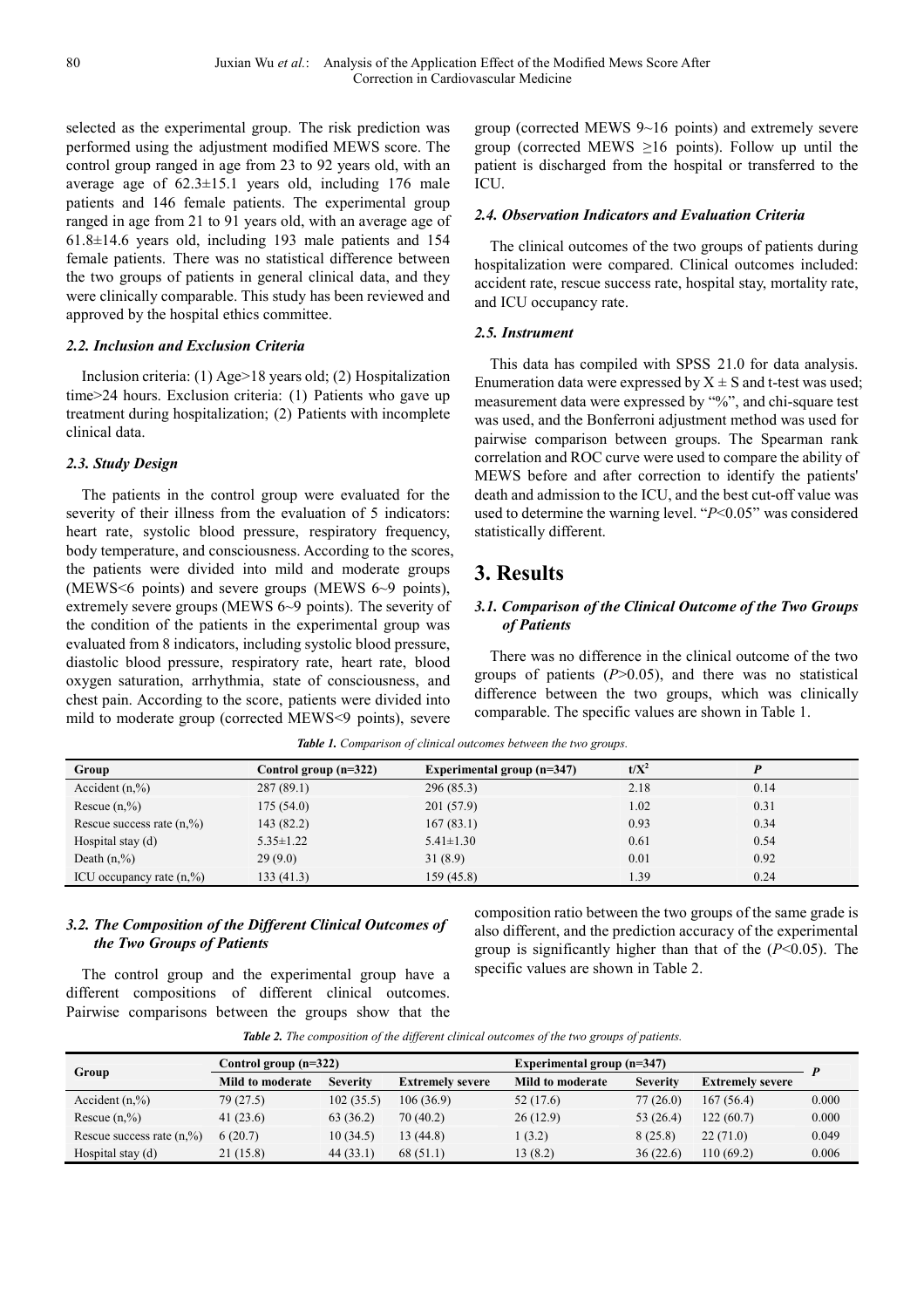#### *3.3. The Modified MEWS Score Before and After Adjustment Predicts Clinical Outcome*

With death and ICU admission as the event endpoints, the correlation between the occurrence of the event and the MEWS score and the area under the ROC curve was statistically different between the two groups (*P*<0.05). With death as the event endpoint, the modified MEWS score area under the ROC curve (AUC) of the experimental group after adjustment was 0.929 (95% CI 0.882~0.976), and the best cut-off value corresponding to the Youden index was 10.5 points, and the best cut-off value was taken. The score is 11, the sensitivity is 83.9%, and the specificity is 83.9%. The area under the ROC curve (AUC) of the modified MEWS score was 0.899 (95% CI 0.834~0.965), the best cut-off value

corresponding to the Youden index was 8.5 points, the best cut-off value was 9 points, the sensitivity was 72.4%., and the specificity is 95.2%. Taking ICU admission as the event end point, the modified MEWS score of the experimental group after adjustment was 0.680 (95% CI 0.621~0.739), and the best cut-off value corresponding to the Youden index was 4.5 points, and the best cut-off was selected. The value is 5 points, the sensitivity is 60.2%, and the specificity is 71.6%. The area under the ROC curve (AUC) of the modified MEWS score was 0.902 (95% CI 0.870~0.935), the best cut-off value corresponding to the Youden index was 6.5 points, the best cut-off value was 7 points, and the sensitivity was 86.2%, the specificity is 81.6%. The specific values are shown in Table 3.

*Table 3. The modified MEWS score before and after adjustment to predict clinical outcome.* 

|                    | Group              | <b>Spearman correlation</b><br>coefficient | Area under<br><b>ROC</b> curve               | <b>Standard</b><br>error | <b>Best cutoff</b><br>value | Sensitivity<br>(9/0) | <b>Specificity</b><br>(%) |
|--------------------|--------------------|--------------------------------------------|----------------------------------------------|--------------------------|-----------------------------|----------------------|---------------------------|
| Death              | Experimental group | 0.399'<br>0.589                            | $0.899$ <sup>*</sup><br>$0.929$ <sup>*</sup> | 0.33<br>0.24             | 8.5<br>10.5                 | 72.4<br>83.9         | 95.2<br>83.9              |
| ICU occupancy rate | Experimental group | $0.310^{*}$<br>0.697                       | $0.680^{*}$<br>$0.902^*$                     | 0.030<br>0.017           | 4.5<br>6.5                  | 60.2<br>86.2         | 71.6<br>81.6              |

 $P < 0.05$ 

### **4. Discussion**

The MEWS scoring system has been widely used as an early warning tool for patients in internal medicine and emergency departments in recent years because it is easy to use, fast, and can scientifically and timely reflect the changes in the patients' condition. It can help nurses complete the risk prediction of the patient when the patient is admitted to the hospital, and classify the patients' risk according to the prediction result, so as to choose the corresponding nursing measures to reduce the mortality of the patient, reduce the length of stay, and reduce the ICU occupancy rate [9, 10]. At present, MEWS scoring has been widely used in the treatment of acute and severe patients, and relevant departments have gradually established a MEWS scoring system with disciplinary characteristics [11, 12]. However, studies have shown that the MEWS scoring system has only moderate predictive value in assessing the adverse clinical outcomes of patients [14], and the Department of Cardiology still lacks a MEWS scoring system with unique disciplinary characteristics. The purpose of this study is to analyze the application of the modified MEWS score after adjustment for effect in cardiovascular medicine patients, and to explore its clinical value and feasibility.

The analysis of the different clinical outcomes of the two groups of patients showed that the composition ratios of the two groups of the same grade were different. The incidence of adverse clinical effects in the experimental group was substantially lower than that in the control group, and the highly severe group had poor clinical outcomes. The incidence of outcome was substantially higher than that of the control group  $(P<0.05)$ , which indicates that the

corrected MEWS score prediction accuracy rate was substantially better than that of the control group.

From the comparison of the evaluation results of the two scoring methods, it is shown that the sensitivity of the adjusted MEWS score is better than the MEWS score in predicting the death of cardiovascular disease patients, and the sensitivity and specificity are better than the MEWS score in predicting the ICU admission of cardiovascular disease patients. The differences were statistically significant (*P*<0.05). This result indicates that the MEWS score has a moderate predictive value for the evaluation of patients' adverse clinical events, and the adjusted MEWS score has a high predictive value for the assessment of patients adverse clinical events. In this study, the best cut-off value of the MEWS score to evaluate the patients' condition is 5, which is similar to the results of Liling Z et al. [13] Tirotta, D et al. [14].

### **5. Conclusion**

The corrected modified MEWS score further improves the accuracy of early warning based on the general modified MEWS score. It can be used to identify potentially critically ill patients.

### **Funding**

2019 Zhuhai City Medical and Health Technology Plan Project;

Project Name: Construction and Application of Early Warning Care Work Model for Cardiovascular Diseases Based on the Corrected MEWS Scoring System;